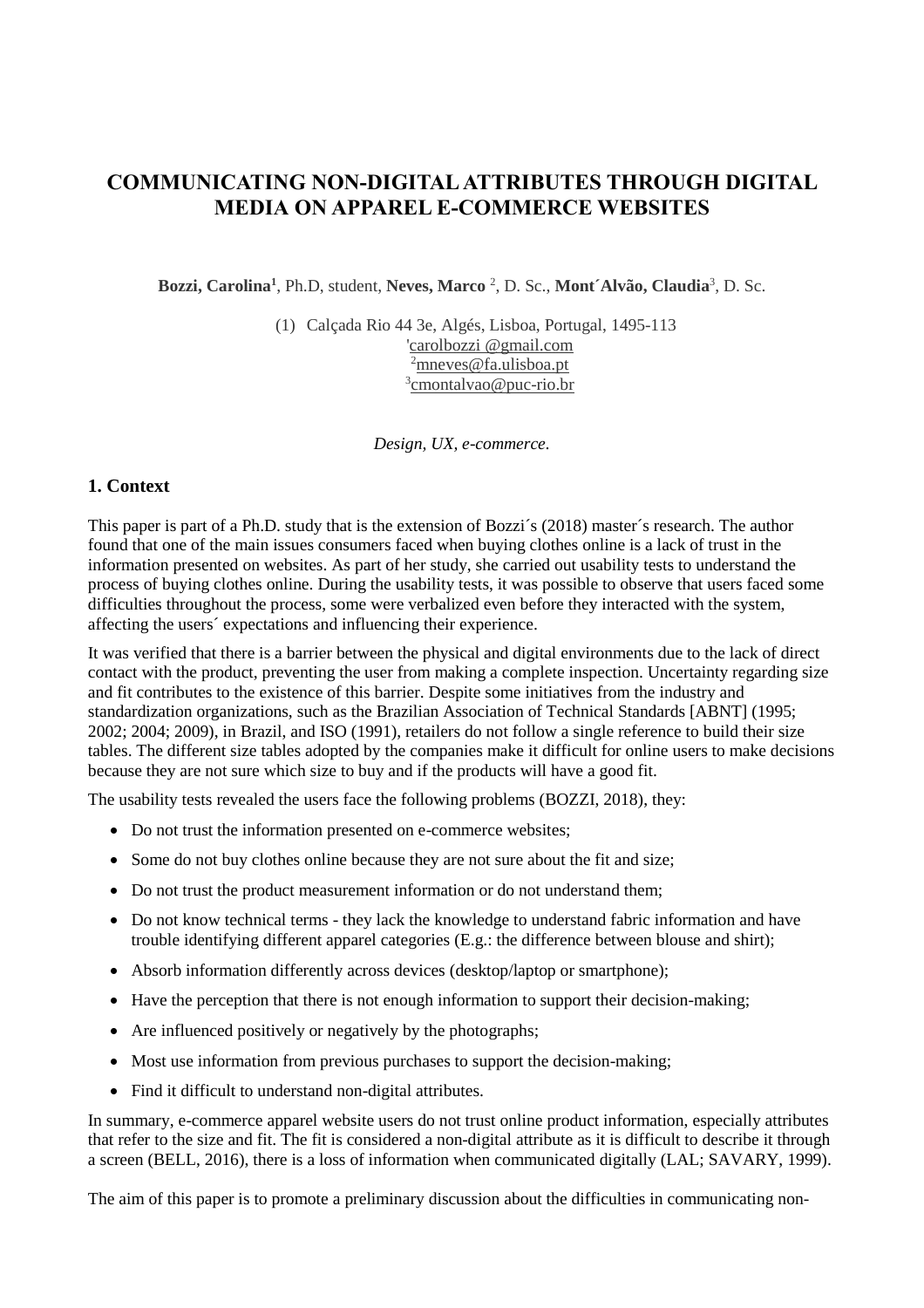digital attributes through digital media, such as the internet. E-commerce websites must ensure at least the same level of security that a consumer feels when shopping at a physical store (VITOR; NERY; MOREIRA, 2016), providing users with enough information expressed in a clear manner providing them support in their decision-making process.

## **2. Non-digital attributes**

Non-digital attributes, like texture, can only be fully assessed through direct contact. The latter is a key characteristic to evaluate apparel and is best verified through touch. The fit of a shirt, when described online, can be quite unclear to some consumers. Therefore, depending on the sales channel, consumers may not have enough information about a product.

From the user-centered design perspective, when a product does not meet expectations, it contributes to a negative UX. The lack of information and physical interaction with a product are some of the main barriers to buying online. In Portugal, among the 8 reasons that discourage online purchases, 4 are related to insufficient and unclear information about the product or the purchase process (CORREIOS DE PORTUGAL, 2018). Detailed product descriptions are considered an important criterion by 92% of Portuguese e-shoppers (DPDGROUP, 2019). Schade (2014) recommends that descriptions answer users' questions. The author noted in her research that many users did not have enough information to make a purchase decision. Apparel requires multisensory contact, apparently, the lack of direct interaction can lead to less satisfaction and greater risk perception (BLÁZQUEZ, 2014).

In view of the limitations of some shopping channels, consumers began to demand from brands an omnichannel strategy (BELL et al., 2016), that is, one that gives them several touchpoints options, online and offline. The omnichannel strategy is a means to offer users the advantages of online and offline channels (BELL, 2016).

## **3. Interaction Design**

Digital interfaces are gradually replacing humans. Self-service terminals in supermarkets and airports are becoming the norm. Although it is often cheaper, the onus is placed on users as they must interact with machines instead of another human. Executing a wrong command can result in frustrating experiences, and sometimes the consequences are difficult to reverse, especially for beginners (PREECE; ROGERS; SHARP, 2015).

The main objective of interaction design is to reduce these negative aspects of the user experience and to improve the positive ones. It is about developing interactive user-centered products that are easy, effective, and pleasant to use (PREECE; ROGERS; SHARP, 2015).

## **4. Information design as a tool to support e-commerce**

Due to the development of digital media over the past years, it is necessary to reflect on how information is being presented to users. Clothes have many non-digital attributes and, therefore, elaborating their description can be a challenge for companies and difficult for consumers to understand. Also, companies do not follow a single reference to create size tables, they target specific audiences and confuse consumers as it is not clear to them what size they are buying.

To communicate clothing attributes more efficiently, we consider information design as a tool. The term begins to be considered an integrator of a series of other related fields, such as graphic design, usability, human-computer interaction, and ergonomics (BAER, 2008). This area of design is primarily the result of effectively organizing data to transform it into information and developing instruments (e.g., a map or a website page) to transfer this information to increase users´ knowledge or to guide tasks effectively (ZWAGA; BOERSEMA; HOONHOUT, 2014).

Due to a complex system of size tables, it is essential to offer consumers rich product presentations and provide ways to help to understand and to use this information (MASON et al., 2008).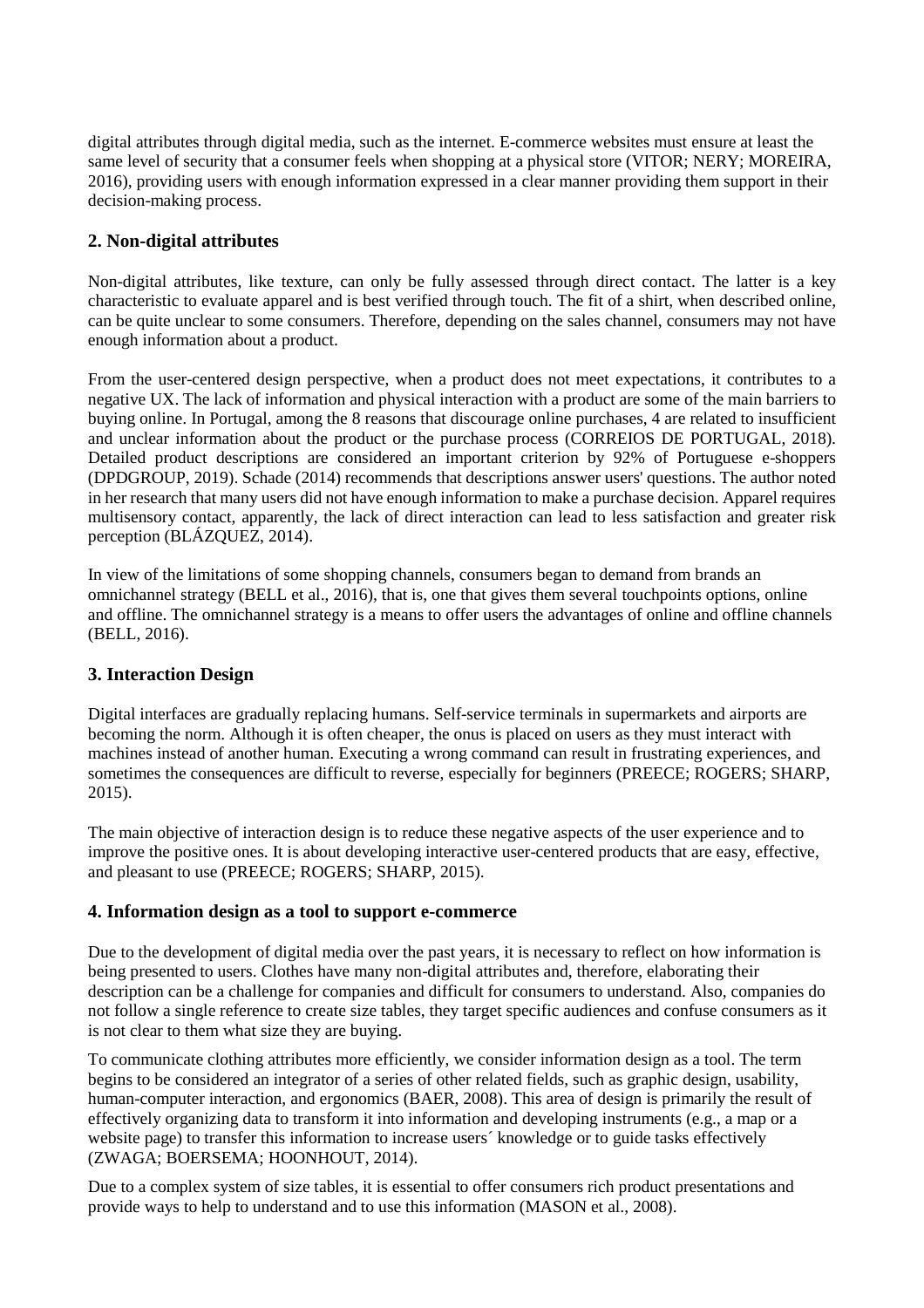## **5. Product presentation pages**

Websites that only offer images of an item on a plain background are less attractive to consumers than photos of models (LE BON, 2015). Photos depicting real consumption situations can help the decisionmaking process, they enable consumers to imagine themselves using the product (YOO; KIM, 2014). Since online consumers cannot touch the product, photographs must be clear and detailed. Apparel websites should also allow buyers to enlarge and rotate images to help to determine and appreciate quality and fit. Besides, a detailed description can reduce the risk of buying from an online seller, increase engagement, and facilitate the decision-making process (LE BON, 2015).

The quality of information presented to consumers is fundamental to form a mental image of the product. In online retail, an effective presentation is not only attractive for consumers, but it also facilitates decisionmaking. In a digital environment, product presentation plays a key role in obtaining affective and cognitive responses, subsequently impacting shopping experiences and results. The importance of online product presentation is intensified for categories that involve a multisensory experience as part of the consumer decision-making process (KIM; LENNON, 2008; YOO; KIM, 2012).

## **6.** *Vanity sizing*

Another source of confusion for consumers is vanity sizing. It is a common practice among apparel companies and consists of manipulating labels so that the printed size is different from the actual one. This practice aims to sell larger items as if they were smaller, giving the consumer the impression of being slimmer. Ashdown (2014) explains that as there are no mandatory size standards in several countries, the manufacturer can choose the number on the size label.

Although some studies indicate that vanity sizing leads to favorable evaluations, based on the positive mental imagery that it evokes when consumers picture themselves wearing a smaller size (AYDINOĞLU; KRISHNA, 2012), it is another factor that contributes to the problem of having different ready-to-wear clothing sizing systems across brands.

## **7. Tools to visualize apparel items**

To mitigate issues regarding size and fit, many commercial attempts have been developed, for example, tools that allow the consumer to input their measurements to create a personalized avatar of their body. Or algorithms and databases that convert body measurements into size suggestions. However, some of these attempts do not consider personal preferences or incorrect input of information (GRIBBIN, 2014). Different studies are not unanimous as to the effectiveness of these tools (KIM; LABAT, 2013; BELL; GALLINO; MORENO, 2014).

## **8. Conclusion**

This paper intended to promote a preliminary discussion about the difficulties to communicate certain attributes of clothes on online media, such as fit and texture. Throughout the Ph.D. research, from which this article stems, we intend to find ways to improve the exchange of information between sellers and consumers, and to contribute to investigations related to e-commerce and UX.

The different areas mentioned – interaction and information design, as well as: ergonomics, usability, and UX - form a network of knowledge and concepts that will be applied to understand how to improve apparel product presentation pages. For this research project, UX is considered as the guiding principle and the other areas of knowledge collaborating so that the final user experience is efficient, effective and satisfactory.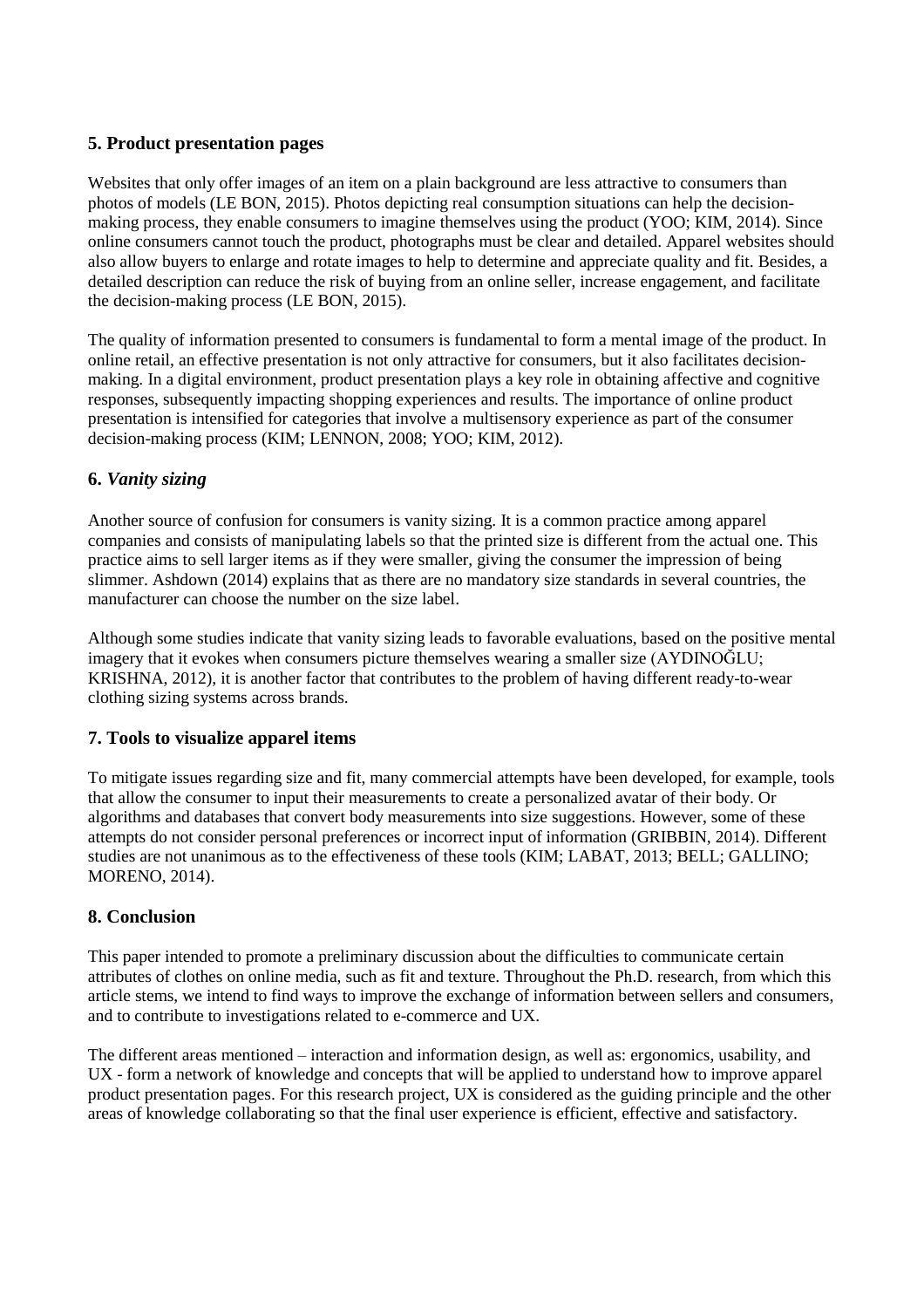## **5. References**

BOZZI, C. M. **A experiência do usuário (UX) em sítios de comércio: um estudo ergonômico***.* 2018. 271 f. Dissertação (Mestrado em Design) - Programa de Pós-graduação em Design do Departamento de Artes e Design, Pontifícia Universidade Católica do Rio de Janeiro, Rio de Janeiro, 2018.

ABNT (Associação Brasileira de Normas Técnicas). **NBR 13377**: medidas do corpo humano para vestuário – padrões referenciais. Rio de Janeiro: ABNT, 1995.

\_\_\_\_\_\_ **NBR 9241-11**: requisitos ergonômicos para trabalho de escritório com computadores. Parte 11: Orientações sobre usabilidade. Rio de Janeiro: ABNT, 2002.

\_\_\_\_\_\_. **NBR 15127**: corpo humano – definição de medidas. Rio de Janeiro: ABNT, 2004.

\_\_\_\_\_\_. **NBR 15800:** vestuário – referência de medidas do corpo humano – vestibilidade de roupas para bebê e infanto-juvenil. Rio de Janeiro, 2009.

ARKELOF, G. A. The market for "lemons": quality uncertainty and the market mechanism. **The Quarterly Journal of Economics** v. 84, n. 3, p. 488-500, 1970.

ASHDOWN, S. P. Creation of ready-made clothing: the development and future of sizing systems. In: Faust, M. E.; Carrier, S. (Eds.). **Designing apparel for consumers the impact of body shape and size.** Woodhead Publishing Series in Textiles: N.151. Philadelphia: Woodhead Publishing, 2014, p. 17-34.

AYDINOĞLU, N.; KRISHNA, A. Why vanity sizing works. **Journal of Consumer Psychology** n. 22. p. 565-572, 2012.

BAER, K. **Information design workbook**: graphic approaches, solutions and inspiration + 30 cases studies. Vacarra, J. (contribuiting writer). Beverly: Rockport Publisher, 2008

BELL, D. **Localização (ainda) é tudo: como vender mais usando a influência do**

**mundo real sobre os hábitos de compra na internet.** Tradução Bruno Alexander.

São Paulo: HSM do Brasil, 2016.

BELL, D. R.; GALLINO, S.; MORENO, A. How to Win in an Omnichannel World. **MIT Sloan Management Review**. v. 56, n*.*1, p. 44-53, 2014.

BELL, D. R.; GALLINO, S.; MORENO, A. Offline Showrooms in Omnichannel Retail: Demand and Operational Benefits. **Management Science**, p. 1–43, 2016.

BLÁZQUEZ, M. Fashion Shopping in Multichannel Retail: The Role of Technology in Enhancing the Customer Experience. **International Journal of Electronic Commerce***.* v. 18, n. 4, p. 97–116, 2014.

CORREIOS DE PORTUGAL. **e-Commerce Report CTT 2018**. 2019. Disponível em: [<https://www.ctt.pt>](https://www.ctt.pt/). Acesso em: 7 janeiro 2019.

DPD GROUP. *E-shopper barometer 2018. 2019.* Disponível em: [<https://www.dpd.com/group/wp](https://www.dpd.com/group/wp-content/uploads/sites/77/2019/03/20190327_e-shopper_barometer_2018.pdf)[content/uploads/sites/77/2019/03/20190327\\_e-shopper\\_barometer\\_2018.pdf>](https://www.dpd.com/group/wp-content/uploads/sites/77/2019/03/20190327_e-shopper_barometer_2018.pdf) Acesso em: 19 junho 2019.

GRIBBIN, E. A. Body shape and its influence on apparel size and consumer choices. p. 3-16. 2014. In: Faust, M. E.; Carrier, S. (Eds.). **Designing apparel for consumers:** The impact of body shape and size. Woodhead Publishing Series in Textiles: n.151. Philadelphia: Woodhead Publishing. 2014.

ISO (International Standard Organization). *Standard Sizing Systems for Clothes*, (Technical Report ISO/TR 10652:1991, International Organization for Standardization, Geneva. 1991.

KIM, D-E; LABAT, K. An exploratory study of users' evaluations of the accuracy and fidelity of a threedimensional garment simulation. **Textile Research Journal.** v 83, n 2, [171-184.](https://journals.sagepub.com/toc/trjc/83/2) 2013. DOI: 10.1177/0040517512458339

KIM, M.; LENNON, S. The effects of visual and verbal information on attitudes and purchase intentions in internet shopping. **Psychology and Marketing**, v. 25, n. 2, p. 146–178, 2008.